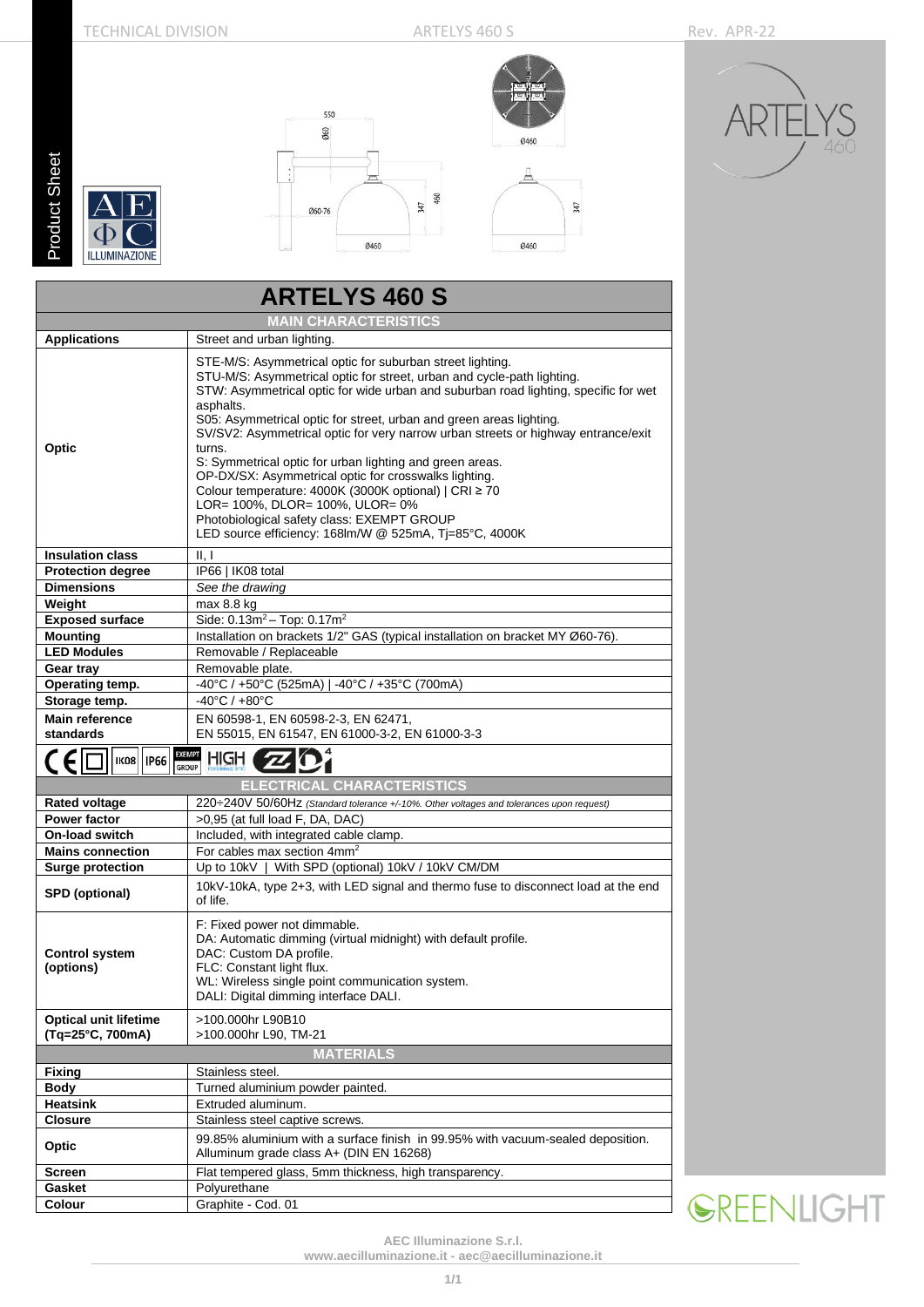

| <b>LUMINAIRE</b>           | <b>OPTIC</b>                 | <b>LED</b><br><b>CURRENT</b><br>(mA) | <b>RATED LUMINAIRE FLUX*</b><br>(Tq=25°C, 4000K, lm) | <b>RATED LUMINAIRE</b><br><b>POWER*</b><br>(Tq=25°C, Vin=230Vac,<br>F/DA/DAC, W) | <b>LUMINAIRE</b><br><b>EFFICACY</b><br>$(Tq=25^{\circ}C, Im/W)$ | <b>RATED LED</b><br><b>FLUX*</b><br>(Tj=85°C, 4000K,<br>Im) | <b>RATED LED</b><br><b>POWER*</b><br>$(Tj=85^{\circ}C, W)$ |
|----------------------------|------------------------------|--------------------------------------|------------------------------------------------------|----------------------------------------------------------------------------------|-----------------------------------------------------------------|-------------------------------------------------------------|------------------------------------------------------------|
| ARTELYS 460 S 0F2H1 4.5-1M | <b>S05</b>                   | 525                                  | 1840                                                 | 16                                                                               | 115                                                             | 2184                                                        | 13                                                         |
| ARTELYS 460 S 0F2H1 4.5-2M | STU-M<br>STU-S               |                                      | 3620                                                 | 30.5                                                                             | 118                                                             | 4368                                                        | 26                                                         |
| ARTELYS 460 S 0F2H1 4.5-3M | <b>SV</b>                    |                                      | 5420                                                 | 44                                                                               | 123                                                             | 6552                                                        | 39                                                         |
| ARTELYS 460 S 0F2H1 4.5-4M | SV <sub>2</sub>              |                                      | 7010                                                 | 57                                                                               | 122                                                             | 8736                                                        | 52                                                         |
| ARTELYS 460 S 0F2H1 4.7-1M | <b>S05</b>                   | 700                                  | 2370                                                 | 21.5                                                                             | 110                                                             | 2765                                                        | 18                                                         |
| ARTELYS 460 S 0F2H1 4.7-2M | STU-M<br>STU-S<br><b>SV</b>  |                                      | 4630                                                 | 40                                                                               | 115                                                             | 5530                                                        | 36                                                         |
| ARTELYS 460 S 0F2H1 4.7-3M |                              |                                      | 6890                                                 | 58                                                                               | 118                                                             | 8295                                                        | 54                                                         |
| ARTELYS 460 S 0F2H1 4.7-4M | SV <sub>2</sub>              |                                      | 8810                                                 | 76                                                                               | 115                                                             | 11060                                                       | 72                                                         |
| ARTELYS 460 S 0F3 4.5-1M   |                              | 525                                  | 2560                                                 | 21.5                                                                             | 119                                                             | 2950                                                        | 17                                                         |
| ARTELYS 460 S 0F3 4.5-2M   | STE-M<br>STE-S               |                                      | 5060                                                 | 39                                                                               | 129                                                             | 5900                                                        | 34                                                         |
| ARTELYS 460 S 0F3 4.5-3M   | <b>STW</b>                   |                                      | 7340                                                 | 57                                                                               | 128                                                             | 8850                                                        | 51                                                         |
| ARTELYS 460 S 0F3 4.5-4M   |                              |                                      | 9750                                                 | 76                                                                               | 128                                                             | 11800                                                       | 68                                                         |
| ARTELYS 460 S 0F3 4.7-1M   |                              | 700                                  | 3200                                                 | 28                                                                               | 114                                                             | 3735                                                        | 24                                                         |
| ARTELYS 460 S 0F3 4.7-2M   | STE-M<br>STE-S<br><b>STW</b> |                                      | 6400                                                 | 52                                                                               | 123                                                             | 7470                                                        | 48                                                         |
| ARTELYS 460 S 0F3 4.7-3M   |                              |                                      | 9230                                                 | 76                                                                               | 121                                                             | 11205                                                       | 72                                                         |
| ARTELYS 460 S 0F3 4.7-4M   |                              |                                      | 12300                                                | 102                                                                              | 120                                                             | 14940                                                       | 96                                                         |
| ARTELYS 460 S 0F2H1 4.5-2M |                              | 525                                  | 3620                                                 | 30.5                                                                             | 118                                                             | 4368                                                        | 26                                                         |
| ARTELYS 460 S 0F2H1 4.5-4M | S                            |                                      | 7010                                                 | 57                                                                               | 122                                                             | 8736                                                        | 52                                                         |
| ARTELYS 460 S 0F2H1 4.7-2M | S                            | 700                                  | 4630                                                 | 40                                                                               | 115                                                             | 5530                                                        | 36                                                         |
| ARTELYS 460 S 0F2H1 4.7-4M |                              |                                      | 8810                                                 | 76                                                                               | 115                                                             | 11060                                                       | 72                                                         |
| ARTELYS 460 S 0F6 4.5-1M   | OP-DX                        | 525                                  | 5060                                                 | 39                                                                               | 129                                                             | 5900                                                        | 34                                                         |
| ARTELYS 460 S 0F6 4.5-2M   | OP-SX                        |                                      | 9750                                                 | 76                                                                               | 128                                                             | 11800                                                       | 68                                                         |

*\*RATED LUMINAIRE FLUX / RATED LUMINAIRE POWER: Rated data obtained in laboratory.*

*\*RATED LED FLUX / RATED LED POWER: Rated data extrapolated from LED manufacturer datasheet.*

*Values indicated in this technical sheet are to be considered rated values. Flux tolerance: ±7%. Power tolerance: ±5%.*

*The characteristics of the product listed above are subjected to change without notice.*

**AEC Illuminazione S.r.l. [www.aecilluminazione.it](http://www.aecilluminazione.it/) - [aec@aecilluminazione.it](mailto:aec@aecilluminazione.it)**